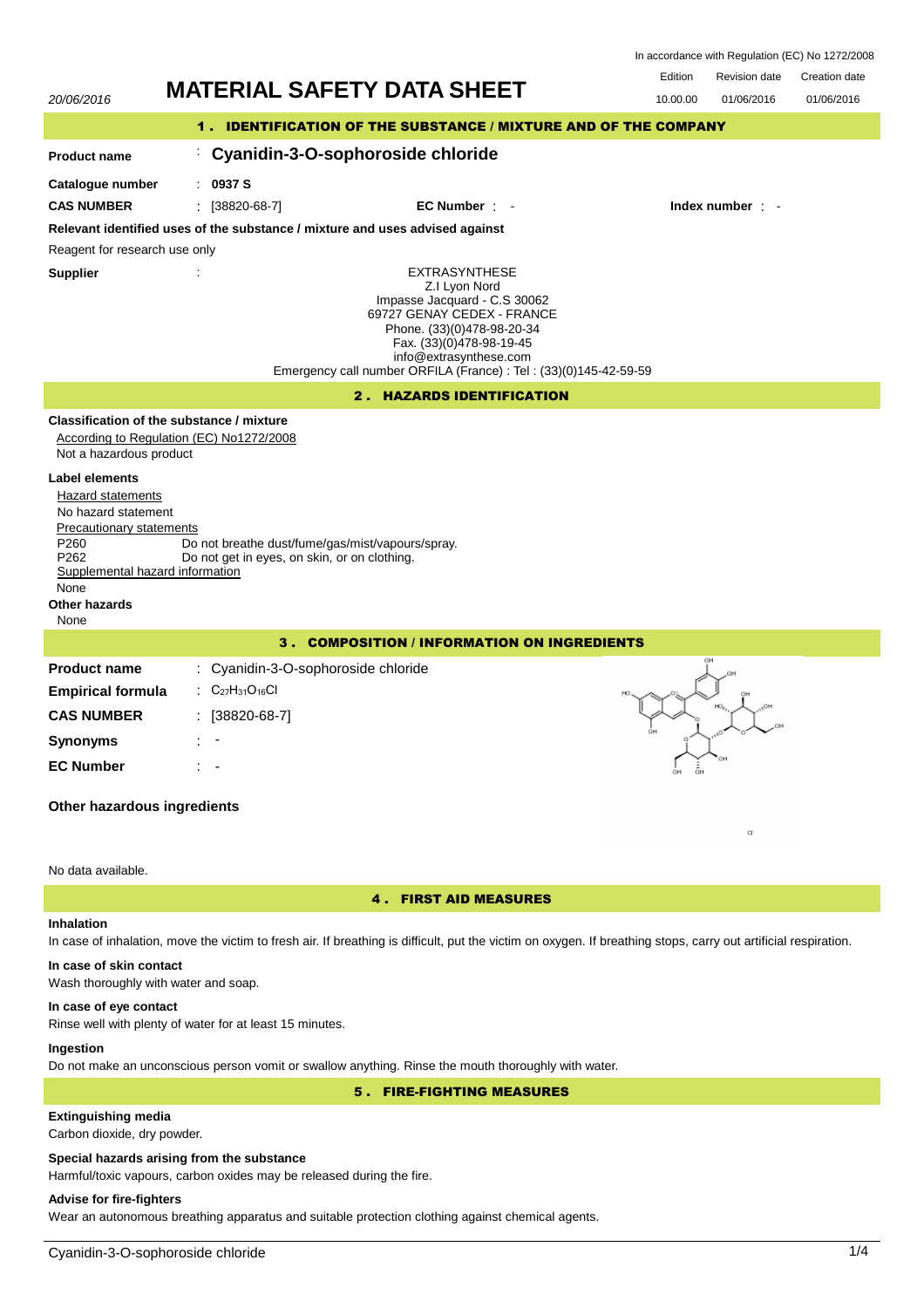## 6 . ACCIDENTAL RELEASE MEASURES

#### **Personal precautions**

Use personal protective equipment. Evacuate the personnel from the contaminated zone. Ensure adequate ventilation.

#### **Environnemental precautions**

Keeping away from drains, surface and ground waters.

#### **Methods and materials for containment and cleaning up**

Clean up without creating dust and place in adapted and sealed containers for elimination. Wash the contaminated aera with water and soap. Confine washing water and dispose of it complying with the local regulations. After cleaning, quickly eliminate traces of water with a product absorbing liquids (for example : sand, sawdust, universal binder, Kieselguhr).

## 7 . HANDLING AND STORAGE

## **Precautions for safe handling**

Avoid formation of dust. Avoid contact with skin and eyes. During handling, wear suitable personal protective equipment (see section 8). Follow the normal measures for preventive fire protection.

**Specific handling** No data available.

**Specific end use(s)**

No data available

### **Conditions for safe storage, including any incompatibilities**

Store in a cool well-ventilated place. Keep container tightly closed in a dry place away from light.

Store at <-15°C

### 8 . EXPOSURE CONTROL/PERSONAL PROTECTION

## **Respiratory protection**

Wear imperatively an appropriated mask/respirator, tested and approved by standards such as NIOSH (US) or CEN (EU).

#### **Hand protection**

Handle with protective gloves. The selected gloves have to satisfy the specifications of EU Directive 89/686/EEC and the standard EN 374 derived from it.

## **Eye protection**

Wear safety glasses.

## **Skin protection**

Wear suitable protective clothing according to the quantity and the level of activity of the substance at the workplace.

|                                                       | <b>9. PHYSICAL AND CHEMICAL PROPERTIES</b> |
|-------------------------------------------------------|--------------------------------------------|
| Information on basic physical and chemical properties |                                            |
| Physical state                                        | : Powder                                   |
| Color                                                 | : No data available.                       |
| Solubility in                                         | : Ethyl alcohol (Soluble)                  |
| Melting point                                         | : No data available.                       |
| Initial boiling point                                 | : No data available.                       |
| Flash point                                           | : No data available.                       |
| рH                                                    | : No data available.                       |
| Partition coefficient: n-octanol/water                | : No data available.                       |
| Auto-ignition temperature                             | : No data available.                       |
| Decomposition temperature                             | : No data available.                       |
| Viscosity                                             | : No data available.                       |
| <b>Other information</b>                              |                                            |

No data available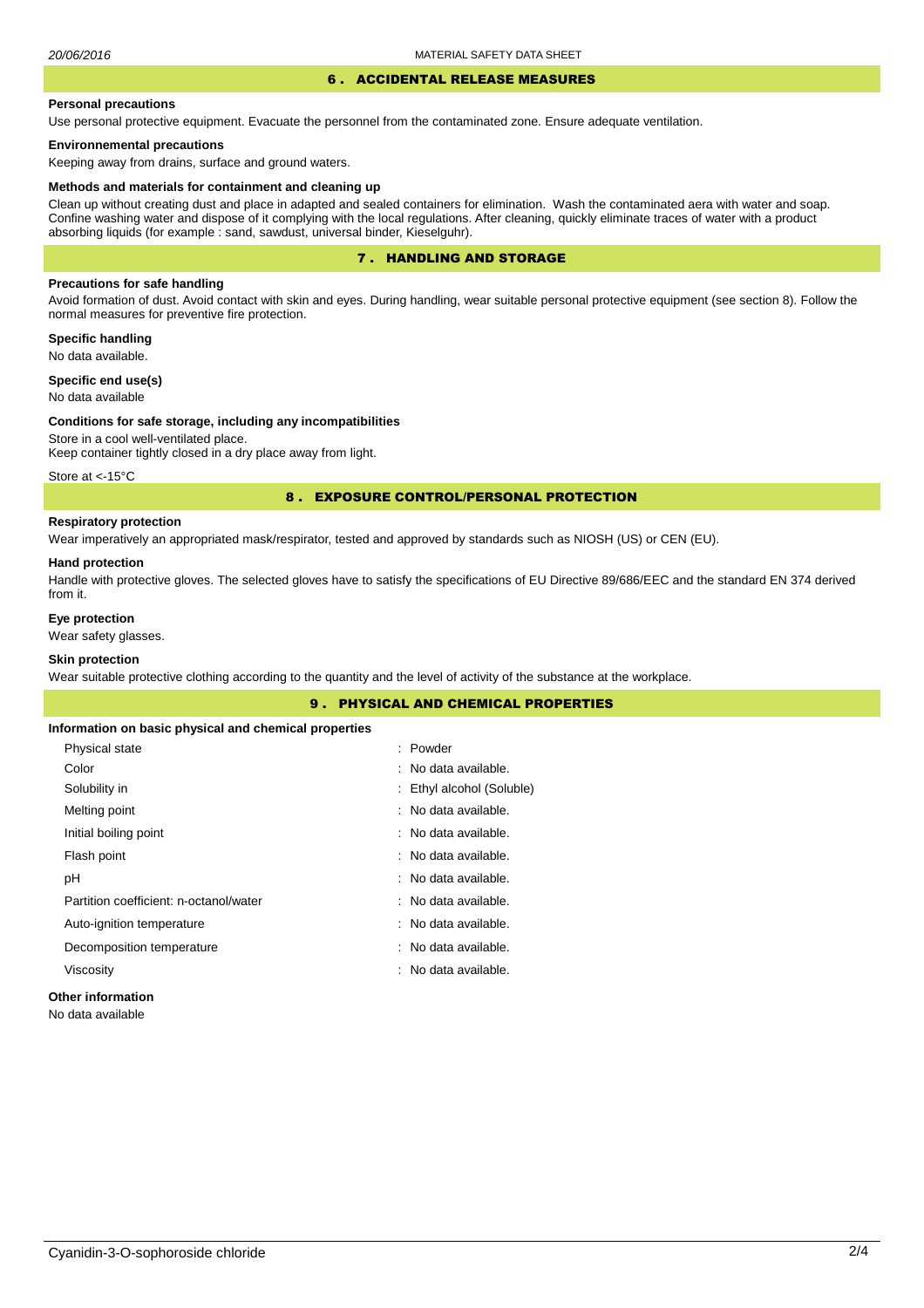#### 10 . STABILITY AND REACTIVITY

#### **Reactivity**

No data available.

### **Chemical stability**

Stable under recommanded storage conditions.

#### **Possibility of hazardous reactions**

No hazardous reactions during storage and handling complying with the instructions.

**Conditions to avoid**

No data available.

**Incompatible materials**

No data available.

#### **Hazardous decomposition products**

No hazardous decomposition products if the instructions for handling and storage are respected. During high overheating of the substance or during a fire, hazardous decomposition products may be produced.

## 11 . TOXICOLOGICAL INFORMATION

### **Acute oral toxicity**

No data available.

# **Acute dermal toxicity**

No data available.

### **Acute inhalation toxicity**

No data available.

#### **Skin Corrosion**

No data available.

#### **Skin Irritation**

No data available.

#### **Serious Eye Damage**

No data available.

## **Eye Irritation**

No data available.

### **Respiratory Sensitisation**

No data available.

#### **Skin Sensitisation**

No data available.

### **Germ Cell Mutagenicity**

No data available.

### **Carcinogenictiy**

No data available.

# **Reproductive Toxicity**

No data available.

## **Specific Target Organ Toxicity - Single Exposure**

No data available.

### **Specific Target Organ Toxicity - Repeated Exposure**

No data available.

#### **Aspiration Hazard**

No data available.